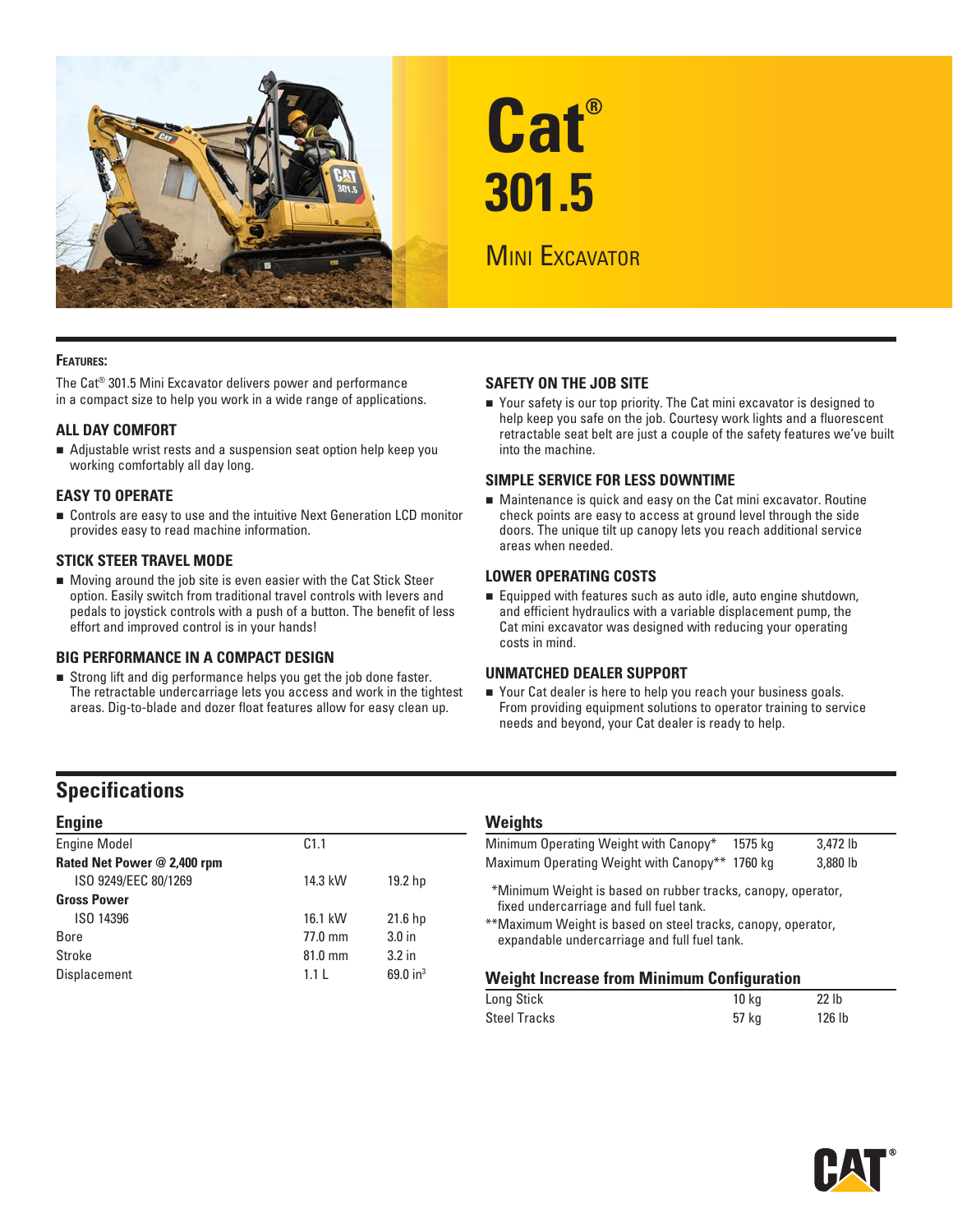# **301.5 Mini Excavator**

### **Travel System**

| Travel Speed - High                        | $4.4$ km/h | $2.7$ mph   |  |  |       |
|--------------------------------------------|------------|-------------|--|--|-------|
| Travel Speed - Low                         | $2.9$ km/h | $1.8$ mph   |  |  | $-20$ |
| <b>Maximum Traction Force - High Speed</b> | 10.3 kN    | 2,315.5 lbf |  |  |       |
| Maximum Traction Force - Low Speed         | 16.0 kN    | 3.597.0 lbf |  |  |       |
| Ground Pressure - Minimum Weight           | 27.3 kPa   | $4.0$ psi   |  |  |       |
| Ground Pressure - Maximum Weight           | 30.6 kPa   | 4.4 psi     |  |  |       |
| Gradeability (maximum)                     | 30 degrees |             |  |  |       |

| <b>Cooling System</b>   | 3.9L   | $1.0$ gal |                   |
|-------------------------|--------|-----------|-------------------|
| Engine Oil              | 4.4 L  | $1.2$ gal |                   |
| <b>Fuel Tank</b>        | 22.0L  | $5.8$ gal |                   |
| <b>Hydraulic Tank</b>   | 18.0 L | $4.8$ gal |                   |
| <b>Hydraulic System</b> | 26.0L  | $6.9$ gal | <b>Dimensions</b> |

### **Hydraulic System**

| Load Sensing Hydraulics with Variable Displacement Piston Pump |                    |                | 2 Vertical Wall          |
|----------------------------------------------------------------|--------------------|----------------|--------------------------|
| Pump Flow @ 2,400 rpm                                          | 66 L/min           | $17.4$ gal/min | 3 Maximum Reach          |
| Operating Pressure - Equipment                                 | 213 <sub>bar</sub> | 3,089.3 psi    | at Ground Level          |
| Operating Pressure - Travel                                    | 213 <sub>bar</sub> | 3,089.3 psi    | 4 Maximum Reach          |
| Operating Pressure - Swing                                     | 103 <sub>bar</sub> | 1,493.9 psi    | 5 Maximum Dig Hei        |
| <b>Auxiliary Circuit - Primary</b>                             |                    |                | 6 Maximum Dump C         |
| <b>Flow</b>                                                    | 33 L/min           | 8.7 gal/min    | 7 Boom in Reach          |
| Pressure                                                       | 213 <sub>bar</sub> | 3,089.3 psi    |                          |
| Auxiliary Circuit - Secondary                                  |                    |                | 8 Tail Swing             |
| <b>Flow</b>                                                    | 14 $L/min$         | 3.7 gal/min    | 9 Maximum Blade H        |
| Pressure                                                       | 213 <sub>bar</sub> | 3,089.3 psi    | 10 Maximum Blade D       |
| Digging Force - Stick (standard)                               | 8.2 kN             | 1,843,4 lbf    | 11 Boom Height in        |
| Digging Force - Stick (long)                                   | 7.2 kN             | $1.616.4$ lbf  | <b>Shipping Position</b> |
| Digging Force - Bucket                                         | 14.1 kN            | 3,169.8 lbf    | 12 Overall Shipping H    |
|                                                                |                    |                | 13 Swing Bearing He      |

### **Swing System**

|        |        |                   | <b>DOOTH OWNIG LETT</b>         | <b>UJUEULEES</b>                  | <b>UJUEUIEES</b>                  |
|--------|--------|-------------------|---------------------------------|-----------------------------------|-----------------------------------|
|        |        |                   |                                 |                                   |                                   |
| Width* | 990 mm | 39.0 in           | <b>18</b> Track Belt/Shoe Width | $230 \text{ mm} (9.1 \text{ in})$ | $230 \text{ mm} (9.1 \text{ in})$ |
| Height | 225 mm | 8.9 <sub>in</sub> |                                 |                                   |                                   |
|        |        |                   | Track Width                     |                                   |                                   |

### **Certification – Canopy**

| <b>Roll Over Protective Structure (ROPS)</b> | ISO 12117-2: 2008          |  | Below Undercarriage                                              |  |  |  |                  |  |                             |
|----------------------------------------------|----------------------------|--|------------------------------------------------------------------|--|--|--|------------------|--|-----------------------------|
| Tip Over Protective Structure (TOPS)         | ISO 12117: 1997            |  | 21 Stick Length                                                  |  |  |  | 960 mm (37.8 in) |  | 1160 mm $(45.7 \text{ in})$ |
| Top Guard                                    | ISO 10262: 1998 (Level II) |  | $\mathbf{u}$ $\mathbf{v}$ $\mathbf{v}$ $\mathbf{v}$ $\mathbf{v}$ |  |  |  |                  |  |                             |

#### **Sound**

Average Exterior Sound Pressure 93 dB(A) (ISO 6395:2008)

• European Union Directive "2000/14/EC"



|                                                                  |                    |                            |              |                                            | <b>Standard Stick</b> | <b>Long Stick</b>                     |
|------------------------------------------------------------------|--------------------|----------------------------|--------------|--------------------------------------------|-----------------------|---------------------------------------|
| <b>Hydraulic System</b>                                          |                    |                            | $\mathbf{1}$ | Dig Depth                                  | 2340 mm (92.1 in)     | 2540 mm (100.0 in)                    |
| Load Sensing Hydraulics with Variable Displacement Piston Pump   |                    |                            |              | 2 Vertical Wall                            | 1800 mm (70.9 in)     | 1890 mm (74.4 in)                     |
| Pump Flow @ 2,400 rpm                                            | 66 L/min           | $17.4$ gal/min             |              | 3 Maximum Reach                            |                       | 3730 mm (146.9 in) 3890 mm (153.1 in) |
| <b>Operating Pressure - Equipment</b>                            | 213 <sub>bar</sub> | 3,089.3 psi                |              | at Ground Level                            |                       |                                       |
| <b>Operating Pressure - Travel</b>                               | 213 <sub>bar</sub> | 3,089.3 psi                |              | 4 Maximum Reach                            |                       | 3800 mm (149.6 in) 3960 mm (155.9 in) |
| Operating Pressure - Swing                                       | 103 <sub>bar</sub> | 1,493.9 psi                |              | 5 Maximum Dig Height                       |                       | 3430 mm (135.0 in) 3490 mm (137.4 in) |
| Auxiliary Circuit – Primary                                      |                    |                            |              | 6 Maximum Dump Clearance                   | 2450 mm (96.5 in)     | 2510 mm (98.8 in)                     |
| Flow                                                             | 33 L/min           | 8.7 gal/min                |              | 7 Boom in Reach                            | 1460 mm (57.5 in)     | 1450 mm (57.1 in)                     |
| Pressure                                                         | 213 <sub>bar</sub> | 3,089.3 psi                |              | 8 Tail Swing                               | 820 mm (32.3 in)      | 820 mm (32.3 in)                      |
| Auxiliary Circuit - Secondary<br>Flow                            | $14$ L/min         | 3.7 gal/min                |              | 9 Maximum Blade Height                     | 275 mm (10.8 in)      | 275 mm (10.8 in)                      |
| Pressure                                                         | 213 <sub>bar</sub> | 3,089.3 psi                |              | 10 Maximum Blade Depth                     | 260 mm (10.2 in)      | 260 mm (10.2 in)                      |
| Digging Force - Stick (standard)<br>Digging Force - Stick (long) | 8.2 kN<br>7.2 kN   | 1,843.4 lbf<br>1,616.4 lbf | 11           | Boom Height in<br><b>Shipping Position</b> | 1090 mm (42.9 in)     | 1040 mm (40.9 in)                     |
| Digging Force - Bucket                                           | 14.1 kN            | 3,169.8 lbf                |              | 12 Overall Shipping Height                 | 2310 mm (90.9 in)     | 2310 mm (90.9 in)                     |
|                                                                  |                    |                            |              | <b>13</b> Swing Bearing Height             | 445 mm (17.5 in)      | 445 mm (17.5 in)                      |
| <b>Swing System</b>                                              |                    |                            | 14           | Overall Undercarriage Length               | 1460 mm (57.5 in)     | 1460 mm (57.5 in)                     |
| <b>Machine Swing Speed</b>                                       | $9.8$ rpm          |                            |              | 15 Overall Shipping Length†                |                       | 3620 mm (142.5 in) 3590 mm (141.3 in) |
|                                                                  |                    |                            | 16           | <b>Boom Swing Right</b>                    | 50 degrees            | 50 degrees                            |
| <b>Blade</b>                                                     |                    |                            | 17           | <b>Boom Swing Left</b>                     | 65 degrees            | 65 degrees                            |
| Width*                                                           | 990 mm             | 39.0 in                    |              | 18 Track Belt/Shoe Width                   | 230 mm (9.1 in)       | 230 mm (9.1 in)                       |
| Height                                                           | 225 mm             | 8.9 in                     |              | 19 Track Width                             |                       |                                       |
| *Expanded – 1300 mm (51 in)                                      |                    |                            |              | Retracted                                  | 990 mm (39.0 in)      | 990 mm (39.0 in)                      |
|                                                                  |                    |                            |              | Expanded                                   | 1300 mm (51.18 in)    | 1300 mm (51.18 in)                    |
| <b>Certification - Canopy</b>                                    |                    |                            | 20           | Minimum Ground Clearance                   | 155 mm (6.1 in)       | 155 mm (6.1 in)                       |
| Roll Over Protective Structure (ROPS)                            | ISO 12117-2: 2008  |                            |              | <b>Below Undercarriage</b>                 |                       |                                       |
| Tip Over Protective Structure (TOPS)                             | ISO 12117: 1997    |                            | 21           | <b>Stick Length</b>                        | 960 mm (37.8 in)      | 1160 mm (45.7 in)                     |

† Overall Shipping Length depends on blade position during shipment.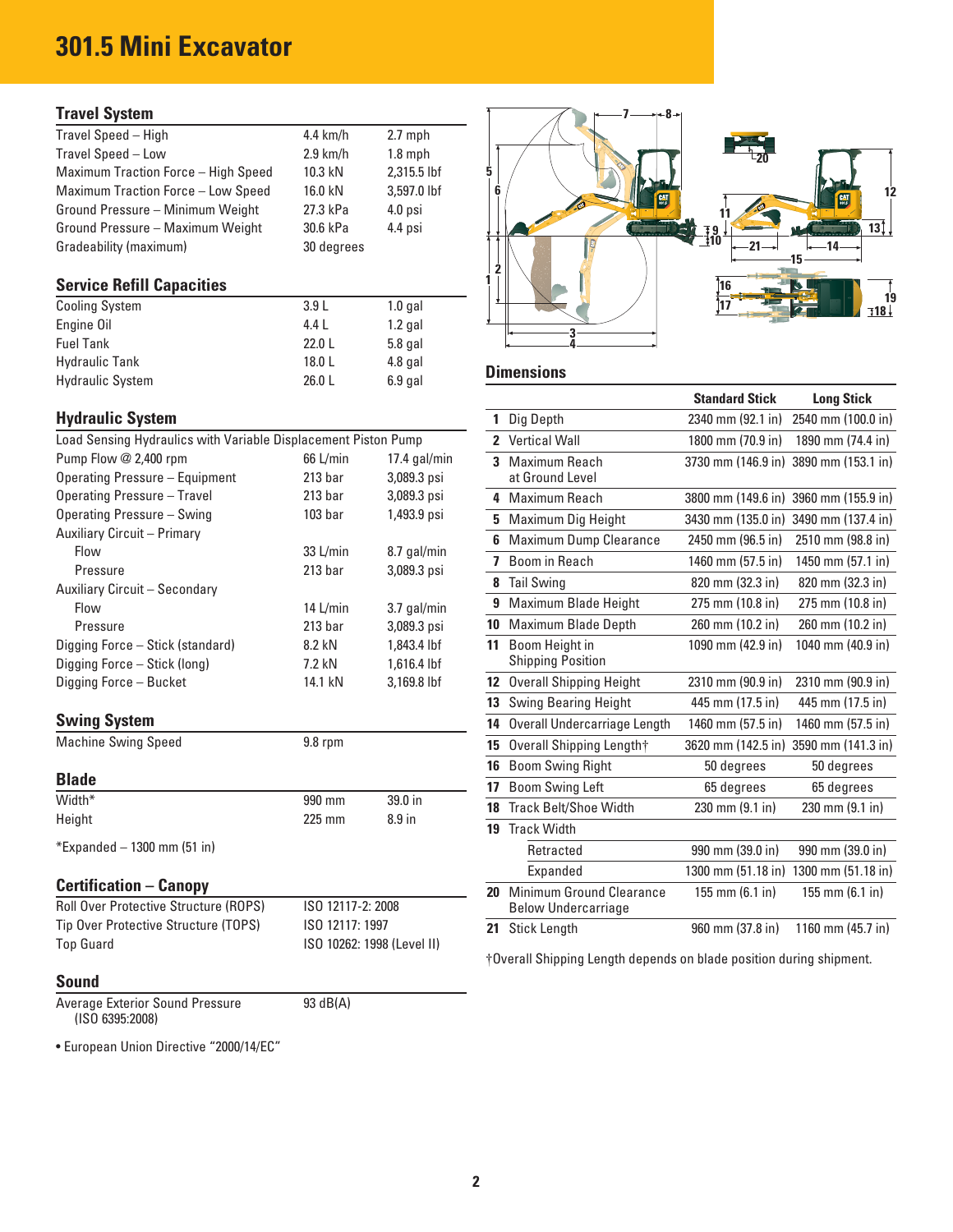| <b>Lift Capacities - Minimum Configuration*</b> |  |
|-------------------------------------------------|--|
|-------------------------------------------------|--|

|                | 2 m (6.6 ft)             |            |                   |                   |              |                 | <b>Lift Point Radius (Maximum)</b> |                  |                   |  |  |
|----------------|--------------------------|------------|-------------------|-------------------|--------------|-----------------|------------------------------------|------------------|-------------------|--|--|
|                |                          |            | <b>Over Front</b> |                   |              |                 | <b>Over Front</b>                  |                  | m                 |  |  |
|                | <b>Lift Point Height</b> |            | <b>Blade Up</b>   | <b>Blade Down</b> | Over Side    | <b>Blade Up</b> | <b>Blade Down</b>                  | <b>Over Side</b> | (f <sup>t</sup> ) |  |  |
| 2 <sub>m</sub> | <b>Standard Stick</b>    | kg<br>(lb) |                   |                   |              | 242<br>(540)    | 290<br>(641)                       | 182<br>(407)     | 2.9<br>(9.6)      |  |  |
| (6.6 ft)       | Long Stick               | kg<br>(lb) |                   |                   |              | 218<br>(487)    | 230<br>(508)                       | 164<br>(365)     | 3.1<br>(10.2)     |  |  |
| 1.5 m          | <b>Standard Stick</b>    | kg<br>(lb) | 384<br>(828)      | 384<br>(828)      | 324<br>(699) | 212<br>(471)    | 283<br>(625)                       | 159<br>(353)     | 3.2<br>(10.3)     |  |  |
| (4.9 ft)       | Long Stick               | kg<br>(1b) |                   |                   |              | 194<br>(429)    | 227<br>(501)                       | 144<br>(319)     | 3.3<br>(10.9)     |  |  |
| 1 m            | <b>Standard Stick</b>    | kg<br>(lb) | 412<br>(888)      | 584<br>(1,249)    | 303<br>(655) | 198<br>(437)    | 289<br>(637)                       | 147<br>(325)     | 3.3<br>(10.7)     |  |  |
| (3.3 ft)       | Long Stick               | kg<br>(lb) | 415<br>(896)      | 495<br>(1,059)    | 306<br>(661) | 181<br>(399)    | 234<br>(514)                       | 134<br>(295)     | 3.4<br>(11.3)     |  |  |
| 0 <sub>m</sub> | <b>Standard Stick</b>    | kg<br>(lb) | 379<br>(818)      | 704<br>(1,518)    | 273<br>(590) | 197<br>(435)    | 343<br>(756)                       | 146<br>(322)     | 3.2<br>(10.5)     |  |  |
| (0 ft)         | Long Stick               | kg<br>(lb) | 375<br>(808)      | 703<br>(1,514)    | 269<br>(581) | 179<br>(395)    | 277<br>(611)                       | 131<br>(290)     | 3.4<br>(11.1)     |  |  |

\*Minimum Weight includes rubber tracks, canopy, operator, full fuel tank, expanded undercarriage, and no bucket.

### **Lift Capacities – Maximum Configuration\*\***

|                    |                          |                         |                 | 2 m (6.6 ft)      |                  | <b>Lift Point Radius (Maximum)</b> |                   |                  |                   |
|--------------------|--------------------------|-------------------------|-----------------|-------------------|------------------|------------------------------------|-------------------|------------------|-------------------|
|                    |                          |                         |                 | <b>Over Front</b> |                  |                                    | <b>Over Front</b> |                  | m                 |
|                    | <b>Lift Point Height</b> |                         | <b>Blade Up</b> | <b>Blade Down</b> | <b>Over Side</b> | <b>Blade Up</b>                    | <b>Blade Down</b> | <b>Over Side</b> | (f <sup>t</sup> ) |
| 2 <sub>m</sub>     | <b>Standard Stick</b>    | kg<br>(1b)              |                 |                   |                  | 269<br>(601)                       | 290<br>(641)      | 290<br>(641)     | 2.9<br>(9.6)      |
| (6.6 ft)           | Long Stick               | kg<br>(1b)              |                 |                   |                  | 230<br>(508)                       | 230<br>(508)      | 230<br>(508)     | 3.1<br>(10.2)     |
| 1.5 <sub>m</sub>   | <b>Standard Stick</b>    | kg<br>(lb)              | 384<br>(828)    | 384<br>(828)      | 384<br>(828)     | 237<br>(526)                       | 283<br>(625)      | 272<br>(602)     | 3.2<br>(10.3)     |
| $(4.9 \text{ ft})$ | Long Stick               | kg<br>(lb)              |                 |                   |                  | 217<br>(480)                       | 227<br>(501)      | 227<br>(501)     | 3.3<br>(10.9)     |
| 1 <sub>m</sub>     | <b>Standard Stick</b>    | kg<br>(lb)              | 456<br>(985)    | 584<br>(1,249)    | 522<br>(1, 125)  | 222<br>(489)                       | 289<br>(637)      | 254<br>(562)     | 3.3<br>(10.7)     |
| (3.3 ft)           | Long Stick               | kg<br>(1 <sub>b</sub> ) | 459<br>(991)    | 495<br>(1,059)    | 495<br>(1,059)   | 203<br>(448)                       | 234<br>(514)      | 234<br>(514)     | 3.4<br>(11.3)     |
| 0 <sub>m</sub>     | <b>Standard Stick</b>    | kg<br>$(\mathsf{lb})$   | 424<br>(914)    | 704<br>(1,518)    | 489<br>(1,054)   | 222<br>(489)                       | 343<br>(756)      | 255<br>(563)     | 3.2<br>(10.5)     |
| (0 ft)             | Long Stick               | kg<br>$(\mathsf{lb})$   | 419<br>(903)    | 703<br>(1,514)    | 484<br>(1,043)   | 202<br>(445)                       | 277<br>(611)      | 233<br>(515)     | 3.4<br>(11.1)     |

\*\* Maximum Weight includes steel tracks, canopy, operator, full fuel tank, expanded undercarriage, and no bucket.